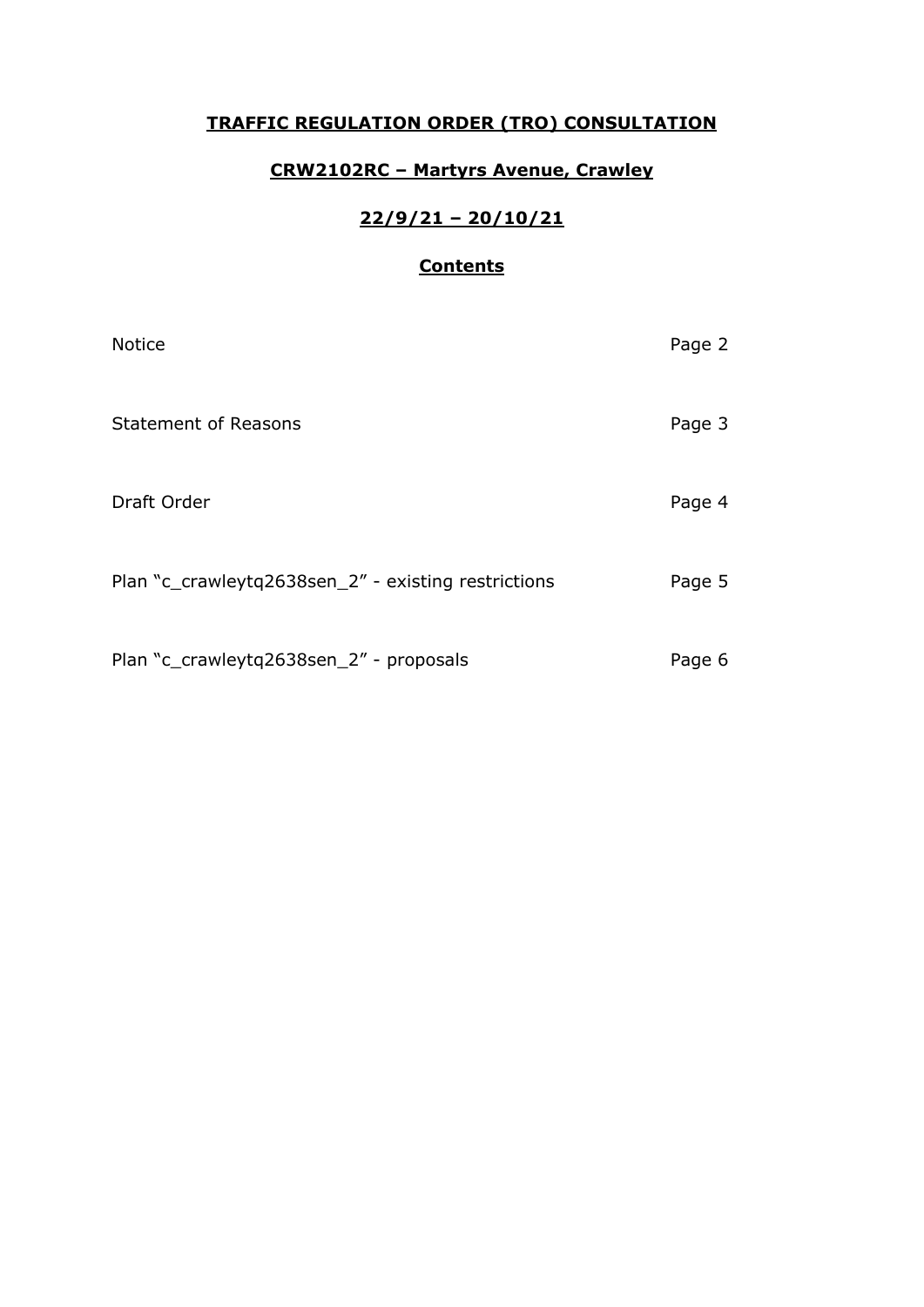#### **WEST SUSSEX COUNTY COUNCIL ((CRAWLEY BOROUGH) (PARKING PLACES AND TRAFFIC REGULATION) (CONSOLIDATION) ORDER 2010) (MARTYRS AVENUE AMENDMENT) ORDER 202\***

**NOTICE** is hereby given that West Sussex County Council propose to make a permanent Order under the provisions of the Road Traffic Regulation Act 1984, the effect of which will be to introduce:

- (i) lengths of prohibition of waiting at all times (double yellow lines) on sections of the south-west side of Martyrs Avenue in and around it's junction with Beckett Lane and extending east of the junction with Becketts Lane for a distance of 50 metres; and
- (ii) a disabled bay on the north-west side of Martyrs Avenue opposite the Becketts Lane junction

The consultation for this proposal will start on 22 September 2021 and, AT THAT TIME, full details of the proposal in this Notice can be viewed on our website [www.westsussex.gov.uk/tro.](http://www.westsussex.gov.uk/tro) The [website](https://www.westsussex.gov.uk/roads-and-travel/traffic-regulation-orders/) includes a response form for comments or objections.

Due to current social distancing requirements, paper copies of documents will not be available to view in council offices or libraries. People without access to a computer who wish to view details of the scheme should telephone the West Sussex County Council Contact Centre on 01243 642105 to receive the documents by post.

Any objections or comments about the proposal must be received by 20 October 2021. These may be sent via the response form on the website, in writing to: TRO Team, West Sussex County Council, The Grange, Tower Street, Chichester, PO19 1RH; or by e-mail to: [tro.team@westsussex.gov.uk.](mailto:tro.team@westsussex.gov.uk) All correspondence should be addressed to the undersigned, quoting the reference TRO/CRW2102/RC. Only correspondence including a full name and address will be considered.

Dated this 22 September 2021

 Director of Law & Assurance County Hall Chichester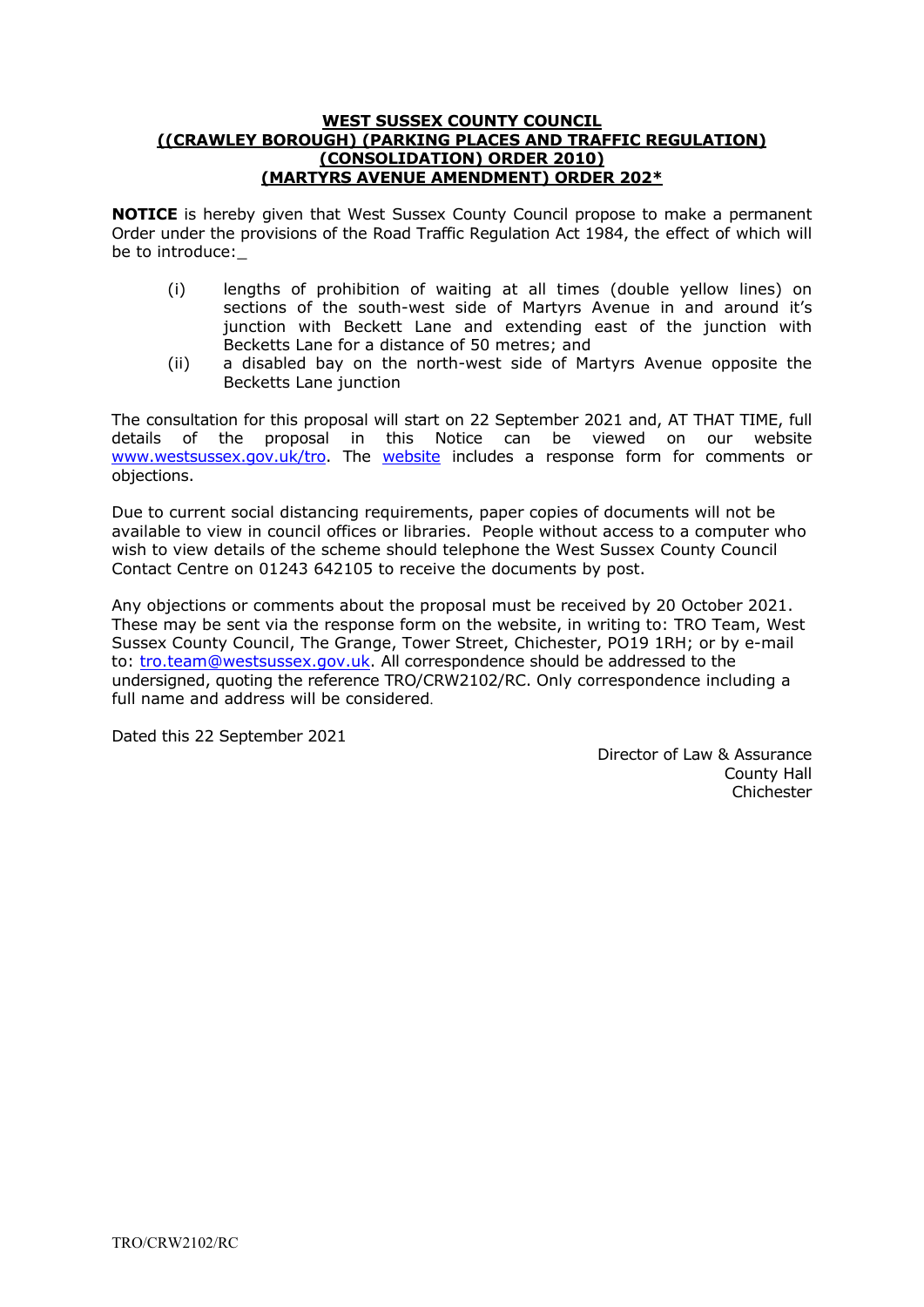### **WEST SUSSEX COUNTY COUNCIL ((CRAWLEY BOROUGH) (PARKING PLACES AND TRAFFIC REGULATION) (CONSOLIDATION) ORDER 2010) (MARTYRS AVENUE AMENDMENT) ORDER 202\***

### **STATEMENT OF REASONS FOR PROPOSING TO MAKE THE ORDER**

The County Council in exercise of their powers under the Road Traffic Regulation Act 1984, propose to introduce a permanent Order the effect of which will be to introduce:-

- (i) lengths of prohibition of waiting at all times (double yellow lines) on sections of the south-west side of Martyrs Avenue in and around it's junction with Beckett Lane and extending east of the junction with Becketts Lane for a distance of 50 metres; and
- (ii) a disabled bay on the north-west side of Martyrs Avenue opposite the Becketts Lane junction

Local residents have reported numerous incidences where vehicles parking on the bend of Martyrs Avenue are creating safety and visibility issues for drivers and pedestrians in the vicinity of Beckett Lane. Vehicles are obstructing visibility for drivers exiting the Beckett Lane junction and parking on the footway obstructing pedestrian access.

A TRO to resolve this issue was prioritised for progression as part of the Councils works programme.

It is acknowledged that pressure for parking in Martyrs Avenue is high due to its proximity to Langley Green hospital, County Oak retail park, Manor Royal business district and Langley Green mosque.

The introduction of lengths of prohibition of waiting at all times (double yellow lines) on the junction of Martyrs Avenue and Bennett Road and on the bend aims to reinforce Highway Code Rule 243, improve forward visibility and the freeflow of traffic

Due to the proposed waiting restrictions it is considered appropriate to formalise the disabled bay opposite the Martyrs Avenue/Bennett Road junction to ensure access and egress is not compromised

This Order is proposed for avoiding danger to persons or other traffic using the road or any other road or for preventing the likelihood of any such danger arising and for facilitating the passage on the road or any other road of any class of traffic (including pedestrians).

Plan Nos. TQ2638SEN

shows the length of road, which is the subject of the proposed Order.

Director of Law & Assurance County Hall Chichester

Dated October 2021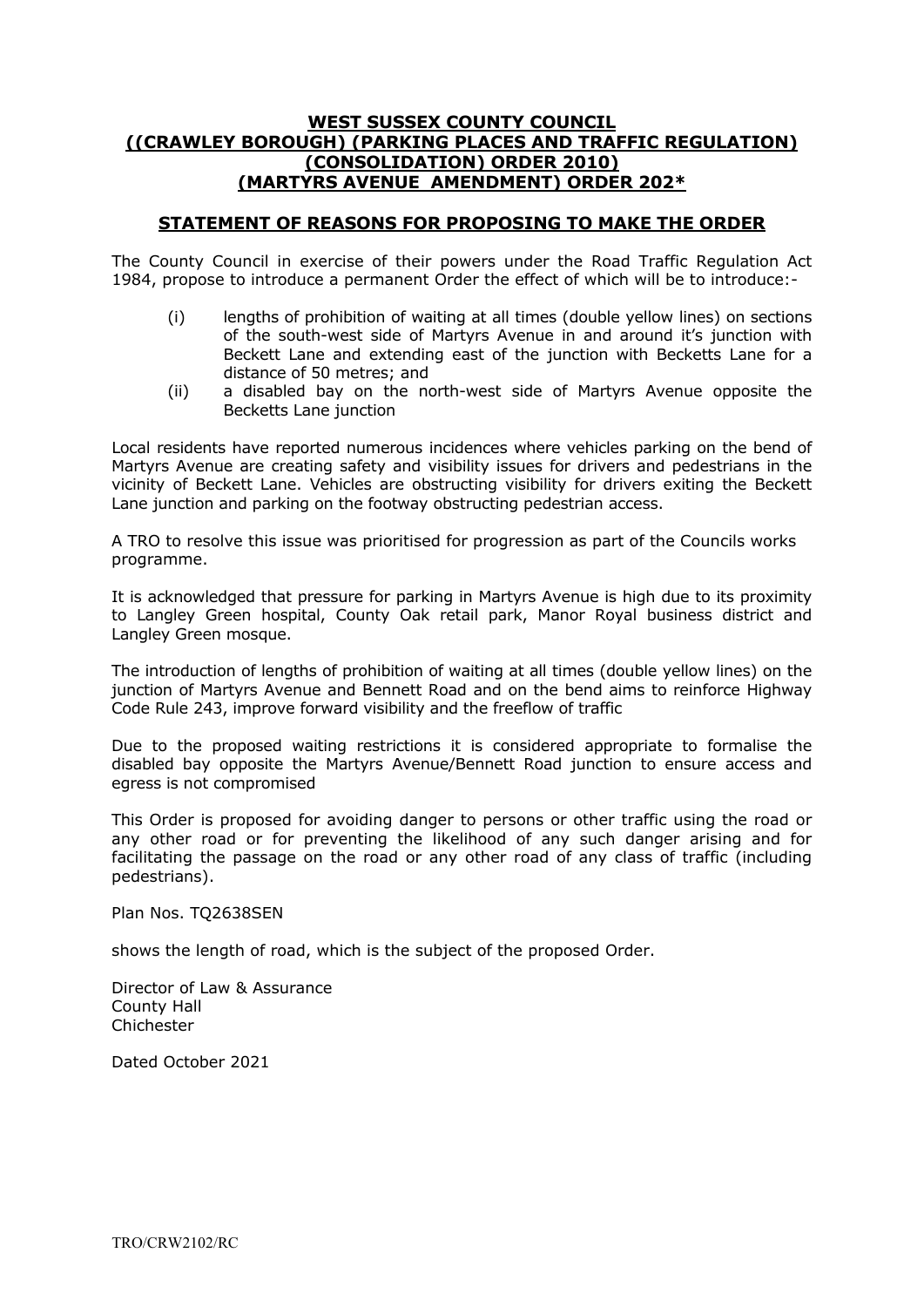#### **WEST SUSSEX COUNTY COUNCIL ((CRAWLEY BOROUGH) (PARKING PLACES AND TRAFFIC REGULATION) (CONSOLIDATION) ORDER 2010) (MARTYRS AVENUE AMENDMENT) ORDER 202\***

West Sussex County Council in exercise of their powers under Sections 1 (1) 2 (1) and (2), 4 (2), 45, 46, 49 and 53 and Part IV of Schedule 9 of the Road Traffic Regulation Act 1984 "the Act" as amended and of all other enabling powers and after consultation with the chief officer of police in accordance with Part III of Schedule 9 to the Act hereby make the following Order:-

- 1. This Order shall come into operation on the 16<sup>th</sup> day of August 2021 and may be cited as "West Sussex County Council ((Crawley Borough) (Parking Places and Traffic Regulation) (Consolidation) Order 2010) (Martyrs Avenue Amendment) Order 202\*."
- 2. The "West Sussex County Council (Crawley Borough) (Parking Places and Traffic Regulation) (Consolidation) Order 2010" is hereby amended by the deletion from it of the plan specified in the First Schedule to this Order and the substitution of the plan attached in the Second Schedule to this Order.

#### **FIRST SCHEDULE Plan to be deleted**

TQ2638SEN (Sheet Issue No. 5)

#### **SECOND SCHEDULE Plan to be substituted (as attached)**

TQ2638SEN (Sheet Issue No. 6)

COUNTY COUNCIL was hereto affixed ) the day of (a) in the presence of: )(L.S) ) ) Authorised Signatory ) THE COMMON SEAL of WEST SUSSEX ) )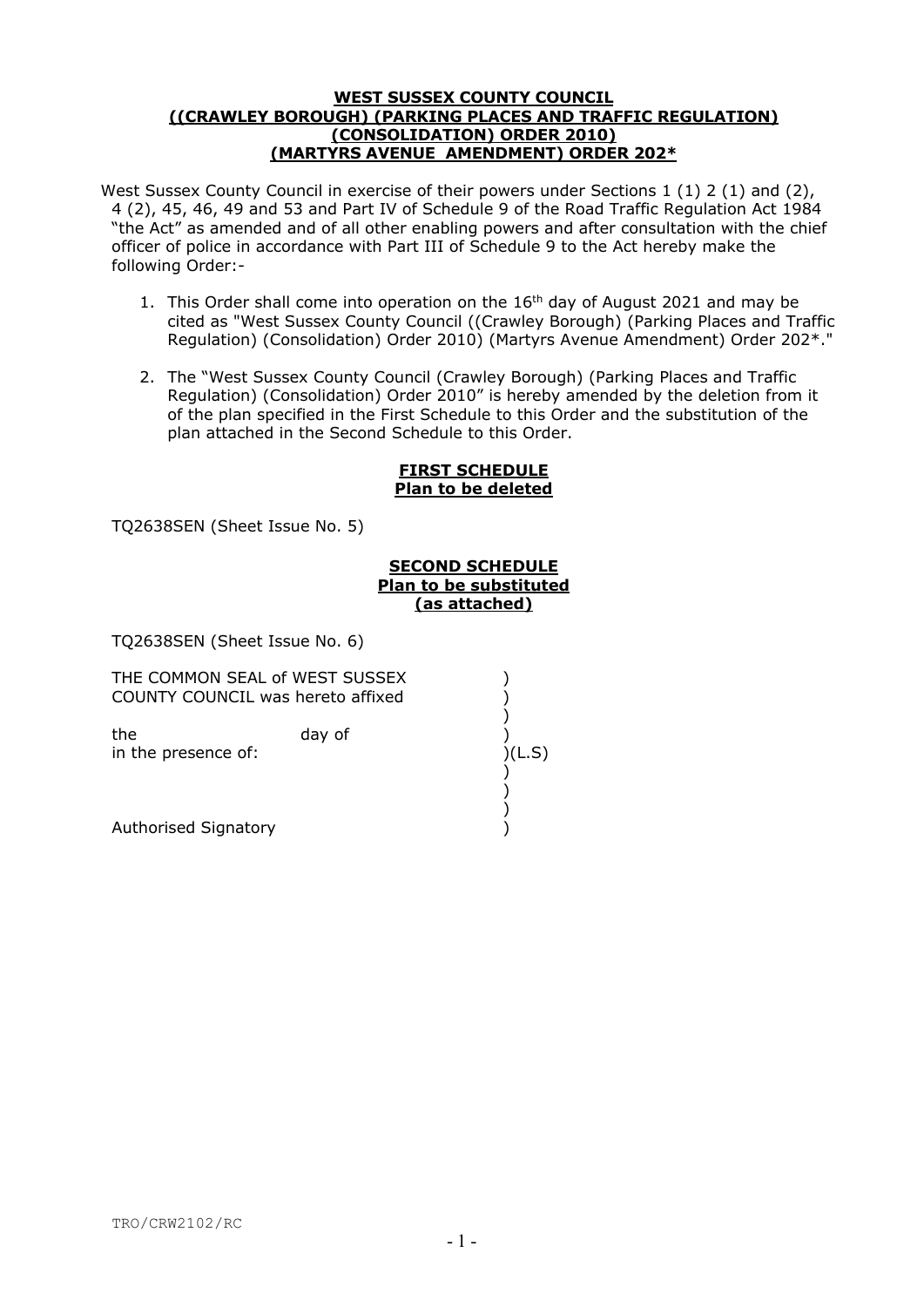

# PAGE 1 OF 2: EXISTING RESTRICTIONS ONLY